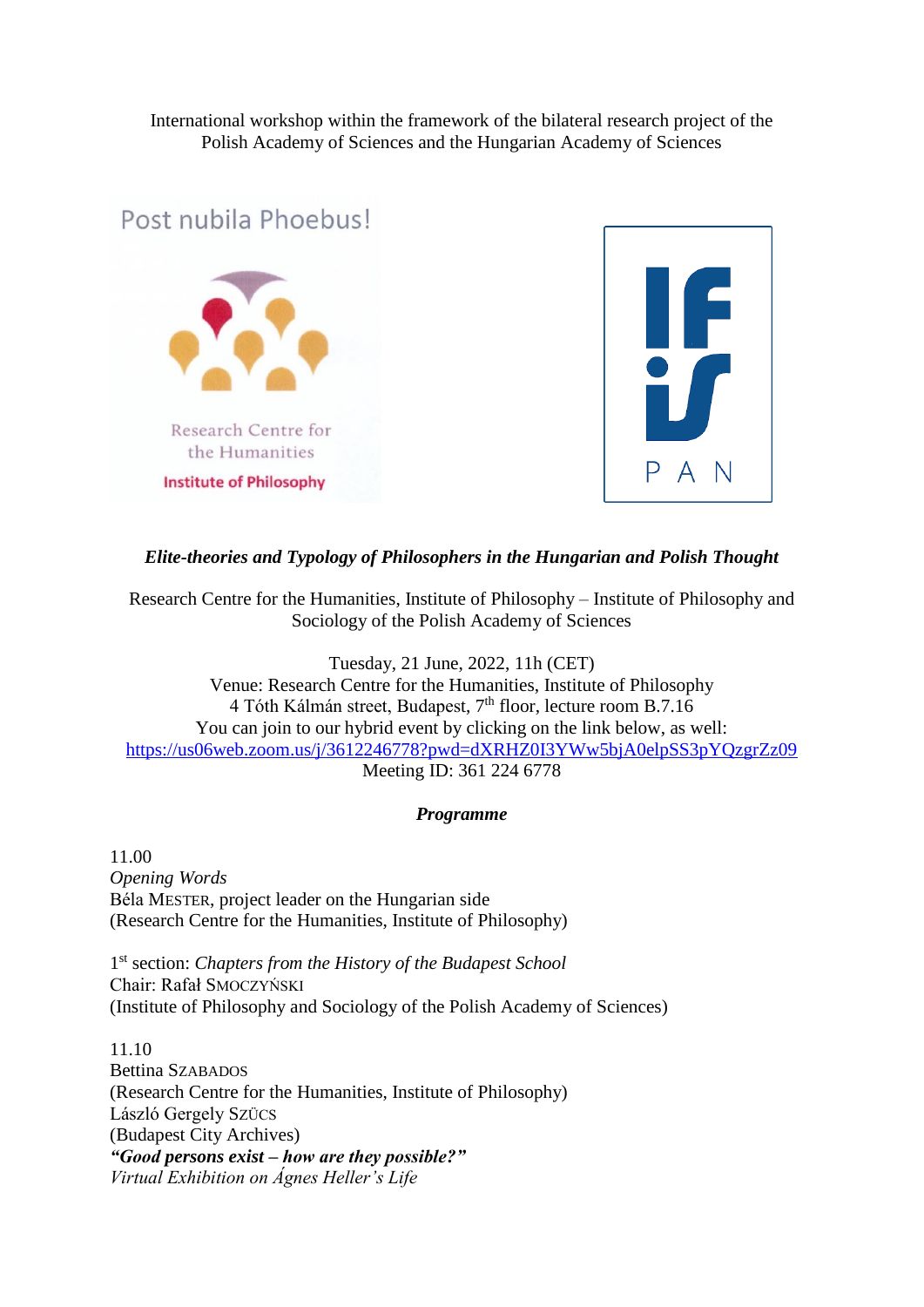11.30 Gábor GÁNGÓ (Research Centre for the Humanities, Institute of Philosophy) *Walter Benjamin and the Budapest School*

11.50 *Discussion* 12.10 *Lunch Break*

2 nd section: *Elite-theories and Conceptions of Modernity* Chair: Béla MESTER (Research Centre for the Humanities, Institute of Philosophy)

13.00 Gábor KOVÁCS (Research Centre for the Humanities, Institute of Philosophy) *Conceptions of modernity in the interwar Hungarian national characterologies*

13.20 Rafał SMOCZYŃSKI (Institute of Philosophy and Sociology of the Polish Academy of Sciences) *Studying Polish elites within the Lacanian and Durkheimian perspective*

13.40 *Discussion* 14.00 *Coffee Break*

3 rd section: *Case-studies on the 19th -century Hungarian Philosophy* Chair: Gábor KOVÁCS (Research Centre for the Humanities, Institute of Philosophy)

14.20 Péter András VARGA (Research Centre for the Humanities, Institute of Philosophy) *The run-off for Hungarian Philosophy Between Neo-Kantian and Neo-Scholastic Philosophers in 1880*

14.40 Béla MESTER (Research Centre for the Humanities, Institute of Philosophy) *Editor of a periodical, or translator of the classics? Two concepts of philosophy in the late 19th -century Hungary*

15.00 *Discussion*

15.20 *Concluding Remarks* Rafał SMOCZYŃSKI, project leader on the Polish side (Institute of Philosophy and Sociology of the Polish Academy of Sciences)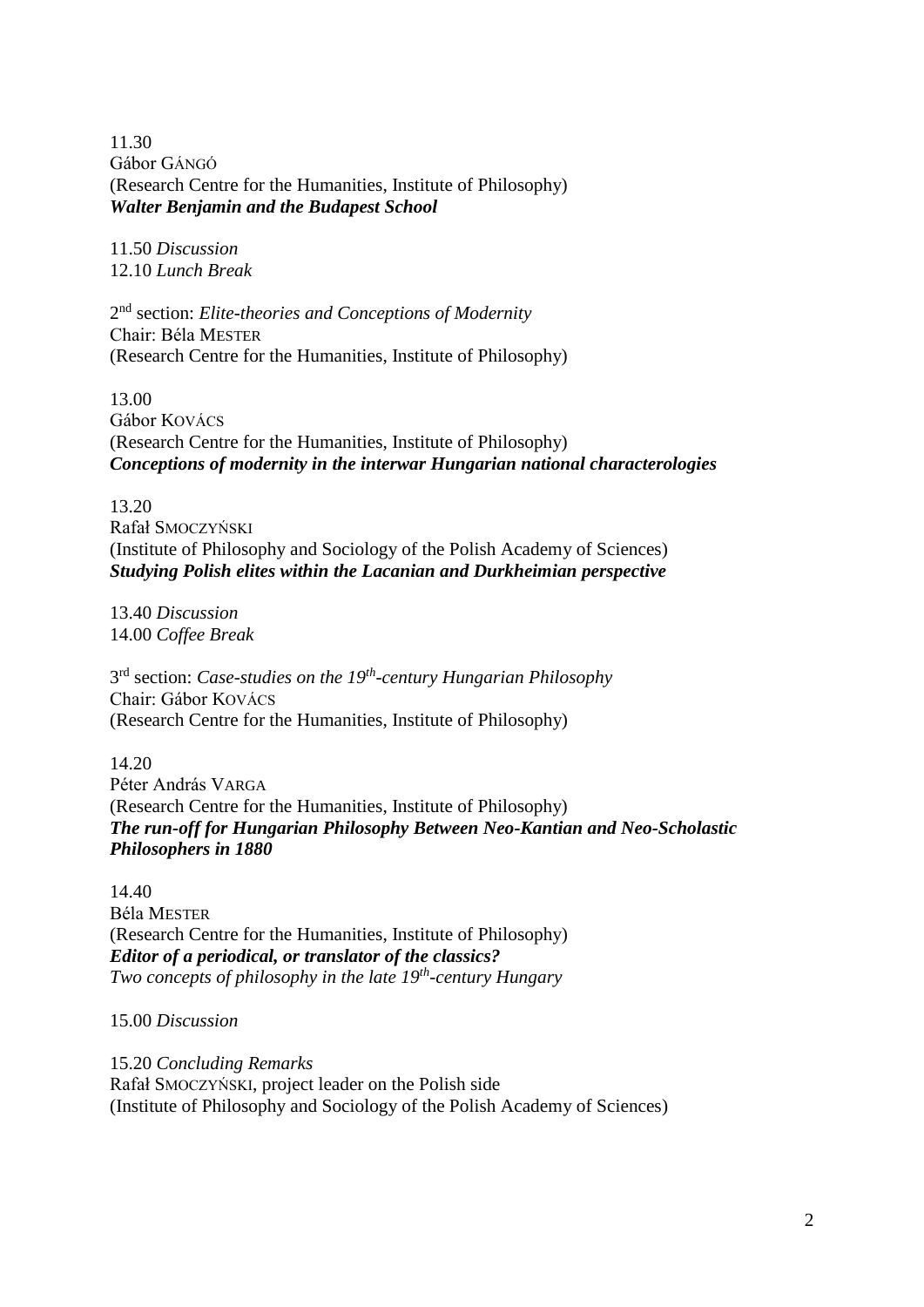## *Summaries*

#### Gábor GÁNGÓ (Research Centre for the Humanities, Institute of Philosophy) *Walter Benjamin and the Budapest School*

The paper contributes to the mapping of Walter Benjamin's reception in the countries of the Soviet Bloc. It shows that the driving force of the reception in Hungary was the Budapest School, i.e. the circle of György Lukács's disciples. Similar to the debates in the GDR of the early 1970s, also Sándor Radnóti's road to Benjamin was within the context of the polemic between the 'Eastern' and 'Western' Marxist appropriations of Benjamin's work. In contrast to the German scene, Radnóti sought a third way by presenting Benjamin as a theoretical support of the political orientation towards democratic Socialism. The paper reconstructs the intellectual constellation that made Radnóti's decision possible as well as the subsequent 'Frankfurtization' of Benjamin's interpretation, which absorbed the later approaches of the Budapest School to Benjamin as well.

#### Gábor KOVÁCS (Research Centre for the Humanities, Institute of Philosophy) *Conceptions of modernity in the interwar Hungarian national characterologies*

The modernity-crisis, whose first symptoms appeared in the fin de siècle mood of the late  $19<sup>th</sup>$  century, reached its culminating point after the cataclysm of the First World War. Economic, social and mental structures inherited from the previous century were on the verge of collapse. The concrete forms of the crisis were different from country to country but there was a general matrix outlining behind them. The contemporary national characterology was rooted in the special interwar intellectual and political climate imbued with the ideas of conservative revolution and questioned that modern economic, social and political forms were compatible with the national essence embodied in national traits. The paper offers three case studies of the interwar Hungarian characterology: László Németh, János Kodolányi and Béla Hamvas.

#### Béla MESTER (Research Centre for the Humanities, Institute of Philosophy) *Editor of a periodical, or translator of the classics? Two concepts of philosophy in the late 19th -century Hungary*

The opportunity of the double anniversary of the *Writers of Philosophy* book-series (established in 1881) and the *Hungarian Philosophical Review* (established in 1882) offers an opportunity for an overview of the approach of the history of institutions in the methodology of the history of philosophy. From this point of view, philosophers appear not just as authors of philosophical systems, but as contributors of controversies and founders of editorial strategies. The *founder fathers* of the book-series and periodical, mentioned above, Bernhard Alexander and Károly Böhm represented two radically different opinions about the ends and methods of philosophical thinking and they were conscious about the connection of their ideas as editors and as authors of philosophy. In the planned lecture, at first it will be outlined the long history of the *Writers of Philosophy* series, including the prehistory of the translations of philosophical writings in the Hungarian culture. After that, it will be outlined the history of the *Hungarian Philosophical Review* and its significance in the inland philosophical discourse, with a few words about the prehistory of the Hungarian scholar periodicals. The main aim of this paper is to show the connection of the concepts about the philosophical thinking and the editorial ideas of different scholar media, by a re-actualised Hungarian example.

#### Rafał SMOCZYŃSKI (Institute of Philosophy and Sociology of the Polish Academy of Sciences) *Studying Polish elites within the Lacanian and Durkheimian perspective*

Following Lacanian's insights on the failed status of both subject and social order this paper analyses the role of noble legacy-oriented fantasies in totemic status positioning in contemporary Poland. Secondly, this paper is concerned with the role of totemic effervescence in the constitution and maintaining the collective identity coherence of the Polish noble milieu. Here application of the psychoanalytic approach is particularly handy in demonstrating that "pure" performativity is insufficient to explain this group's social ontology consistency. It should be rather supplemented by the affective component produced in social rituals that provide a substantial ground for their collective identity-building strategies.